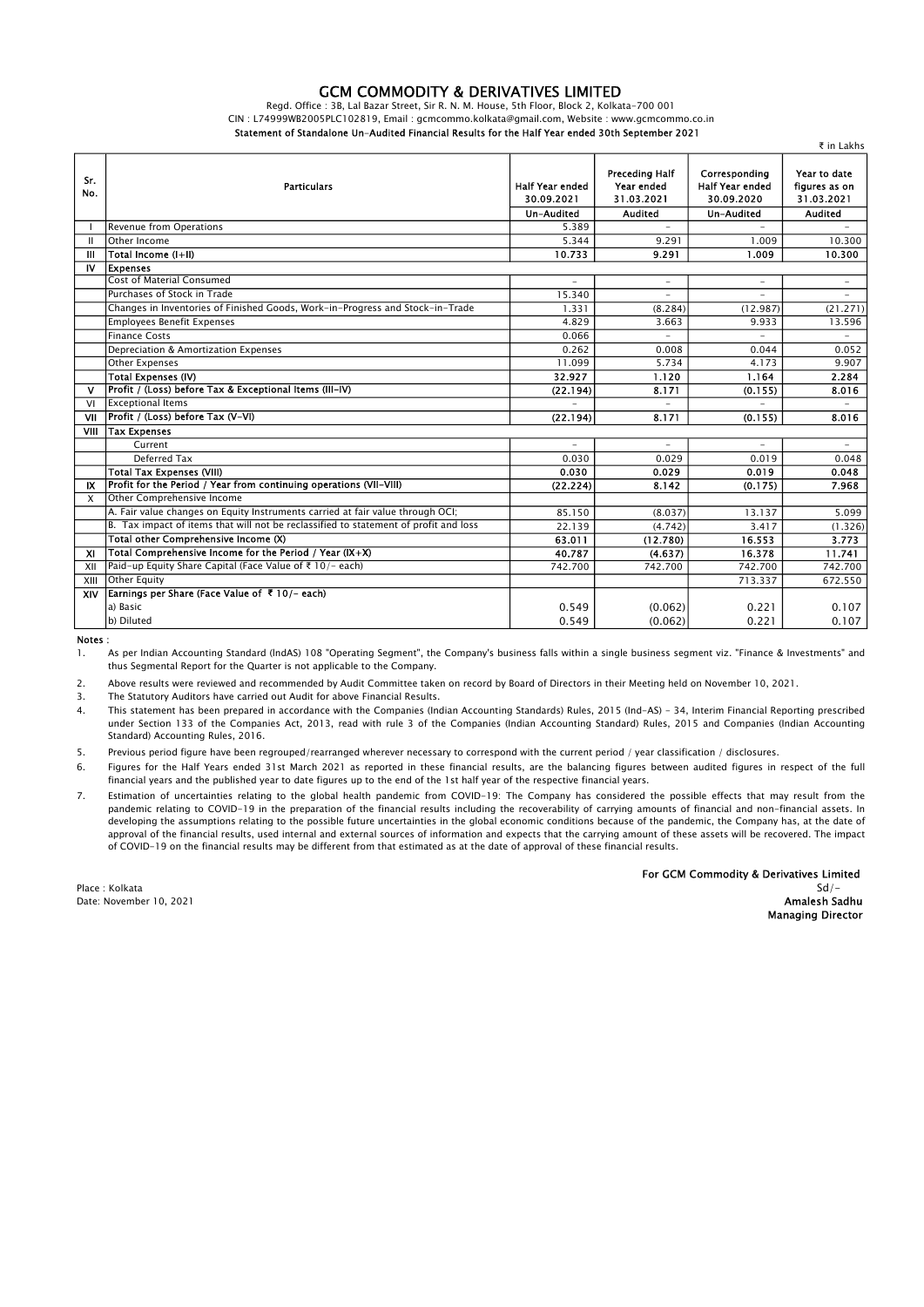## GCM COMMODITY & DERIVATIVES LIMITED Statement of Assets & Liabilities

|                                                  | (₹ In Lakhs)        |                    |  |  |  |
|--------------------------------------------------|---------------------|--------------------|--|--|--|
|                                                  | As At               | As At              |  |  |  |
| <b>Particulars</b>                               | 30th Sept 2021      | 31st March 2021    |  |  |  |
| <b>ASSETS</b>                                    | Un-Audited          | <b>Audited</b>     |  |  |  |
| <b>Non-Current Assets</b>                        |                     |                    |  |  |  |
| Property, Plant and Equipment                    | 1.263               | 370.366            |  |  |  |
| <b>Financial Assets</b>                          |                     |                    |  |  |  |
| <b>Income Tax Assets</b>                         | 5.448               | 1.800              |  |  |  |
| <b>Deferred Tax Assets</b>                       | 0.449               | 3.385              |  |  |  |
| Total Non-Current Assets                         | 7.160               | 375.551            |  |  |  |
|                                                  |                     |                    |  |  |  |
| <b>Non-Current Financial Assets</b>              |                     |                    |  |  |  |
| Non-Current Investments                          | 703.873             | 347.784            |  |  |  |
| Trade Receivables, Non-Current                   |                     |                    |  |  |  |
| Loans, Non-Current                               |                     |                    |  |  |  |
| Other Non-Current Financial Assets               |                     |                    |  |  |  |
| Total Non-Current Financial Assets               | 703.873             | 347.784            |  |  |  |
|                                                  |                     |                    |  |  |  |
| <b>Deferred Tax Assets</b>                       |                     |                    |  |  |  |
| Other Non-Current Assets                         |                     |                    |  |  |  |
| <b>Gross Non-Current Assets </b>                 |                     |                    |  |  |  |
|                                                  |                     |                    |  |  |  |
| <b>Current Assets</b>                            |                     |                    |  |  |  |
| Inventories                                      | 28.574              | 29.904             |  |  |  |
| <b>Financial Assets</b>                          |                     |                    |  |  |  |
| <b>Current Investments</b>                       |                     |                    |  |  |  |
| <b>Trade Receivables</b>                         | 1,599.760<br>66.781 | 1,593.588<br>2.222 |  |  |  |
| Cash & Cash Equivalents<br><b>Bank Balances</b>  | 0.240               | 0.108              |  |  |  |
| Short Term Loans & Advances                      |                     |                    |  |  |  |
| <b>Other Financial Assets</b>                    | 3.267               | 3.267              |  |  |  |
| <b>Other Current Assets</b>                      | 180.451             | 175.876            |  |  |  |
| Total Non-Current Assets                         | 1,879.073           | 1,804.965          |  |  |  |
| Total Assets                                     | 2,590.106           | 2,528.300          |  |  |  |
|                                                  |                     |                    |  |  |  |
| <b>EQUITY &amp; LIABILITIES</b>                  |                     |                    |  |  |  |
| <b>Equity</b>                                    |                     |                    |  |  |  |
| <b>Equity Share Capital</b>                      | 742.700             | 742.700            |  |  |  |
| Reserves & Surplus                               | 713.337             | 672.550            |  |  |  |
| Money Received against Share Warrants            |                     |                    |  |  |  |
| Total Equity                                     | 1,456.037           | 1,415.250          |  |  |  |
|                                                  |                     |                    |  |  |  |
| <b>Share Application Money Pending Allotment</b> |                     |                    |  |  |  |
|                                                  |                     |                    |  |  |  |
|                                                  |                     |                    |  |  |  |
| <b>LIABILITIES</b>                               |                     |                    |  |  |  |
| <b>Non Current Liabilities</b>                   |                     |                    |  |  |  |
| <b>Financial Liabilities</b>                     |                     |                    |  |  |  |
| Long Term Borrowings                             |                     |                    |  |  |  |
| Long Term Provisions                             |                     |                    |  |  |  |
| Deferred Tax Liabilities (Net)                   | 19.234              |                    |  |  |  |
| Other Non Current Liabilities                    |                     |                    |  |  |  |
| Total Non-Current Liabilities                    | 19.234              |                    |  |  |  |
| <b>Current Liabilities</b>                       |                     |                    |  |  |  |
| <b>Financial Liabilities</b>                     |                     |                    |  |  |  |
| <b>Short Term Borrowings</b>                     |                     |                    |  |  |  |
| <b>Trade Payables</b>                            | 2.242               |                    |  |  |  |
| <b>Other Financial Liabilities</b>               | 1,111.085           | 1,111.086          |  |  |  |
| <b>Short Term Provisions</b>                     |                     |                    |  |  |  |
| Current Tax Liabilities (Net)                    |                     |                    |  |  |  |
| <b>Other Current Liabilities</b>                 | 1.508               | 1.964              |  |  |  |
| Total Current Liabilities                        | 1,114.835           | 1,113.050          |  |  |  |
| Total Liabilities                                | 1,134.069           | 1,113.050          |  |  |  |
| Total Equity & Liabilities                       | 2,590.106           | 2,528.300          |  |  |  |